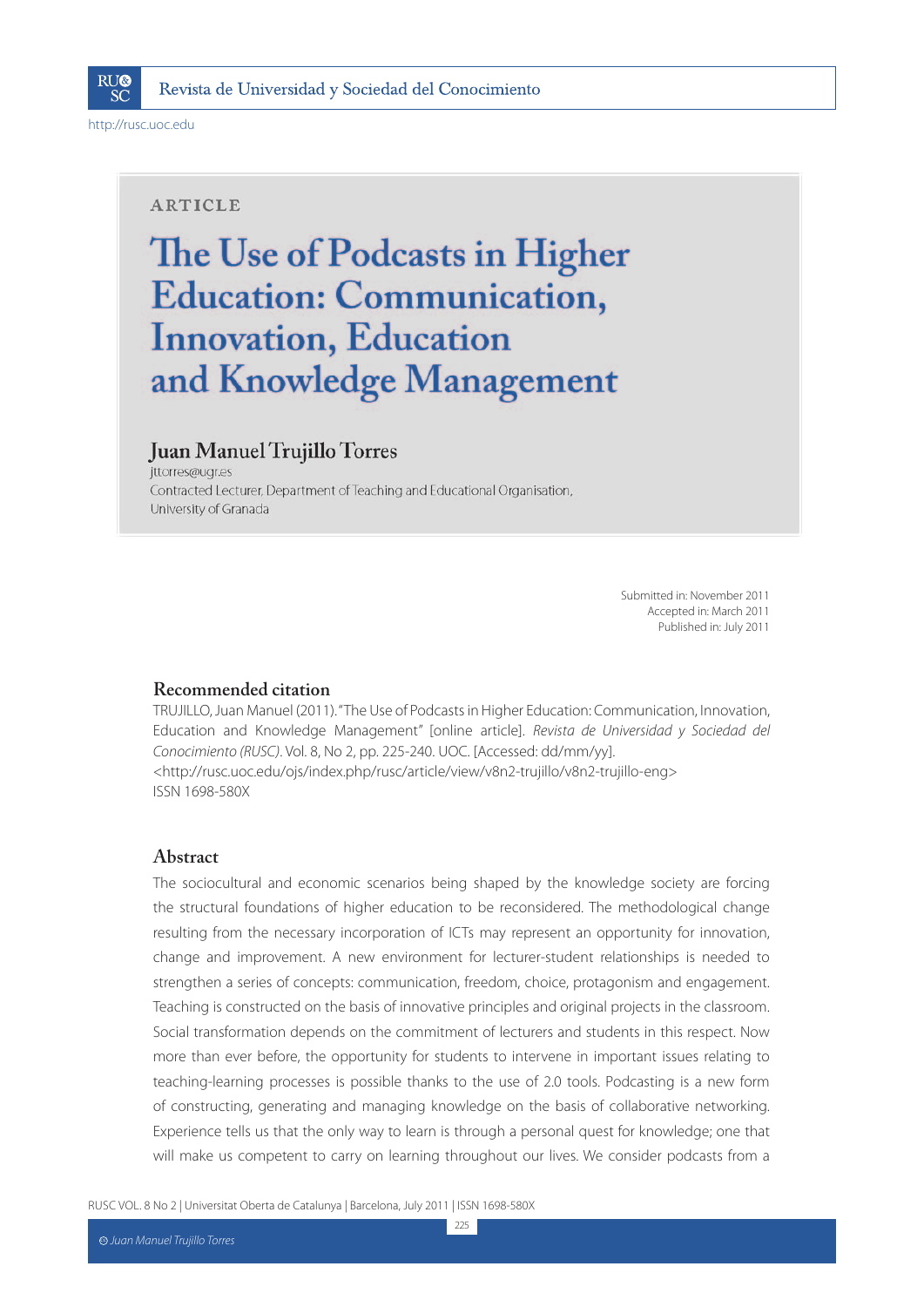

teaching-pedagogical perspective and reflect on the educational potential that they offer for the development of educational projects.

### **Keyword**

methodological change, ICT integration, podcasting, learning networks

## *Comunicación, innovación, educación y gestión del conocimiento en torno al uso del podcast en la educación superior*

#### *Abstract*

Los escenarios socioculturales y económicos que la sociedad del conocimiento está conformando retan a plantearse las estructuras sobre las que se sustenta la educación superior. El cambio metodológico, derivado del necesario influjo de las TIC, puede ser una oportunidad para la innovación, el cambio y la mejora. Se necesita un nuevo entorno relacional entre docente y discente que potencie una serie de conceptos: comunicación, libertad, elección, protagonismo e implicación. La tarea docente se construye a partir de principios novedosos y de una proyección original en el aula. La transformación social depende del compromiso de discentes y docentes en este sentido. La oportunidad de intervenir en cuestiones relevantes en cuanto a los procesos de E-A por parte del alumnado, gracias al uso de herramientas 2.0, es, hoy más que nunca, posible. El podcasting constituye una nueva forma de construir, generar y gestionar conocimiento a partir del trabajo colaborativo y en red. Nuestra experiencia nos dice que la única forma de aprender es a través de una búsqueda personal del conocimiento, que nos hará competentes para seguir aprendiendo a lo largo de nuestra vida. Consideramos el podcast desde una perspectiva didácticopedagógica y reflexionamos sobre las posibilidades educativas que ofrece en relación con la génesis de proyectos educativos.

### *Keywords*

cambio metodológico, integración de las TIC, podcasting, redes de aprendizaje

# **Introduction**

One of the myths surrounding the Google search engine is that it finds everything available on the Internet..., and that anything missing from it needs to be digitalised for it to appear. Lawrence Lessig has said that turning off a computer does not disconnect it from the Internet. Under these premises, it is becoming more and more difficult to remain on the sidelines.

Peña, Córcoles and Casado (2006)

The vast amount of information constantly being produced by the knowledge society creates veritable collaborative and transformational learning communities that have great potential for development.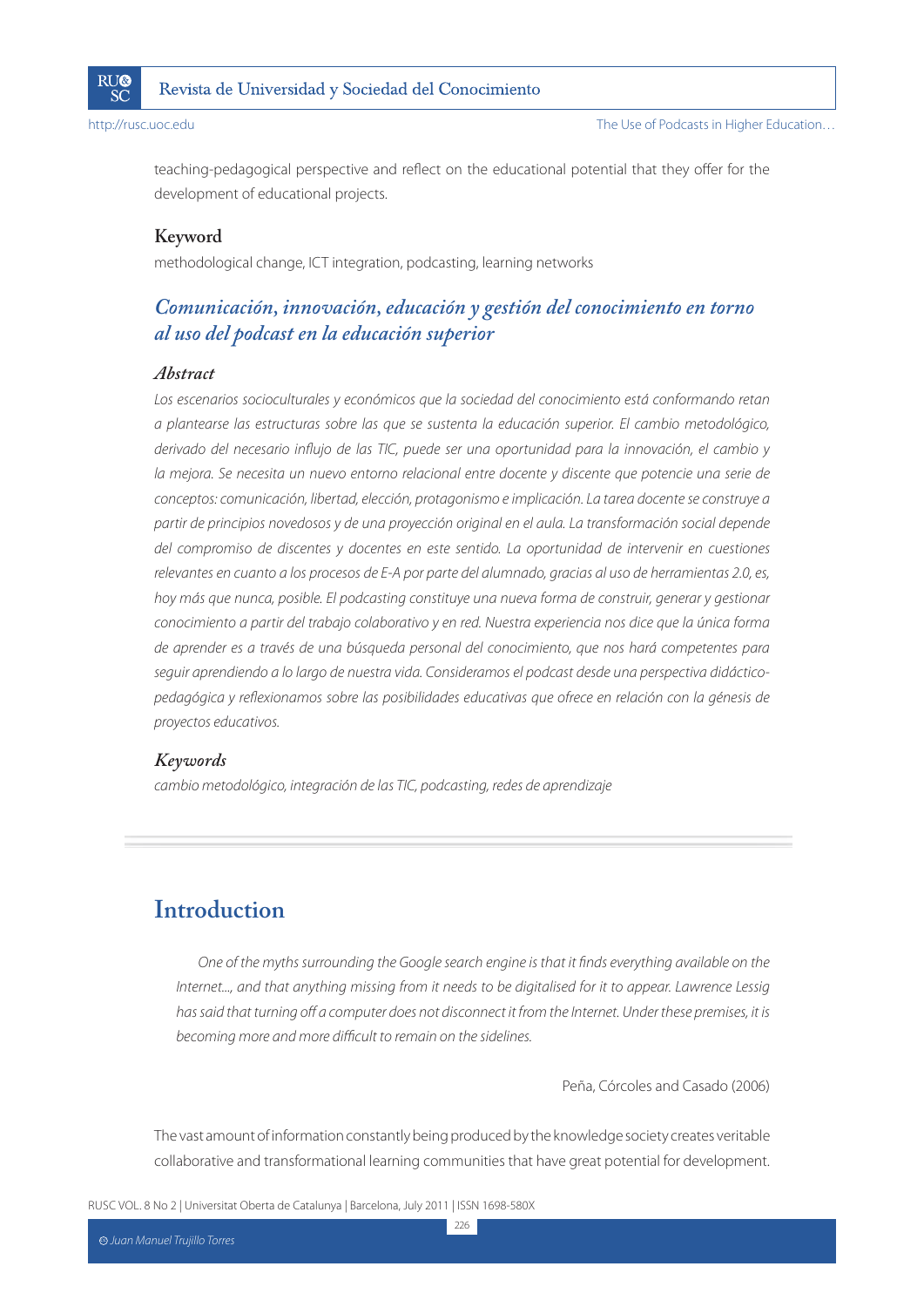SČ

#### http://rusc.uoc.edu enterprise of Podcasts in Higher Education...

Worthy of note is the concept of social software, which provides Web-based applications for users to contribute information without prior or limiting interests in terms of setting up a variety of work groups. We are witnessing the emergence of collective intelligence, based on 2.0 tools, that is shaping a new, innovative environment. This situation offers schools a number of options that may lead to major changes in teaching and learning processes, which, in turn, will be accompanied by efficient proposals for a methodological change that takes account of the possibilities and resources that the Internet offers. The Internet is ever more present in our society and, in view of this fact, the educational community cannot remain on the sidelines. According to Peña, Córcoles and Casado (2006: 7), it is a matter of retaining all the good elements accumulated over many centuries of experience and combining them with the contributions made by new tools, while simultaneously trying to avoid old problems and new risks. It is a complicated yet necessary task. The digitalisation of fieldwork notebooks, the Web as a platform, real-time peer review, etc. shape the new playing field where everything is on view. More importantly, content and scientific contributions are public, and so too are their development, inter-author relationships and knowledge flows, since they can be tracked using page view histories, pingbacks and trackbacks, and through social networks, syndicated, aggregated and commented content, social assessment (implicit through ad hoc tools and explicit through web page metrics) and a whole network of relationships between humans and computers.

Thus, in our case, the university lecturer must endeavour to start from these bases of action and, consequently, be competent in terms of seeking out new methodological approaches that strengthen and facilitate learning that is anchored in the effective construction and management of knowledge. An attempt is therefore made to give a presentation of practical facts that corroborate how the use of 2.0 tools – podcasts in this instance – in the field of higher education fosters the formation of constructivist, socio-critical learning communities in which the flow of knowledge is not unidirectional. Rather, it is shaped in such a way that all members – on the basis of committed, ethical participation – share and promote the development of information and communication in a multidirectional way. While this is something that appears to have happened throughout history, nowadays the Internet provides it with a support for immediate, speedy dissemination, and for achieving greater efficiency in terms of attaining global competency.

# **1. Teaching Methodology Innovation and Reflexivity. A Prerequisite**

One should not lose that love for pedagogical practices, though these should be governed by reflection and research, and unquestionably be supported by technology, but not dominated by it. First we need an innovative pedagogical project based on the criterion of educational quality, and then a technology that allows us to develop it… A balance needs to be sought between the technology's sustainable development and the social and educational field, in the quest for what Quintanilla (1995: 18) calls an 'appropriate technological culture'. Cebrián (2009)

RUSC VOL. 8 No 2 | Universitat Oberta de Catalunya | Barcelona, July 2011 | ISSN 1698-580X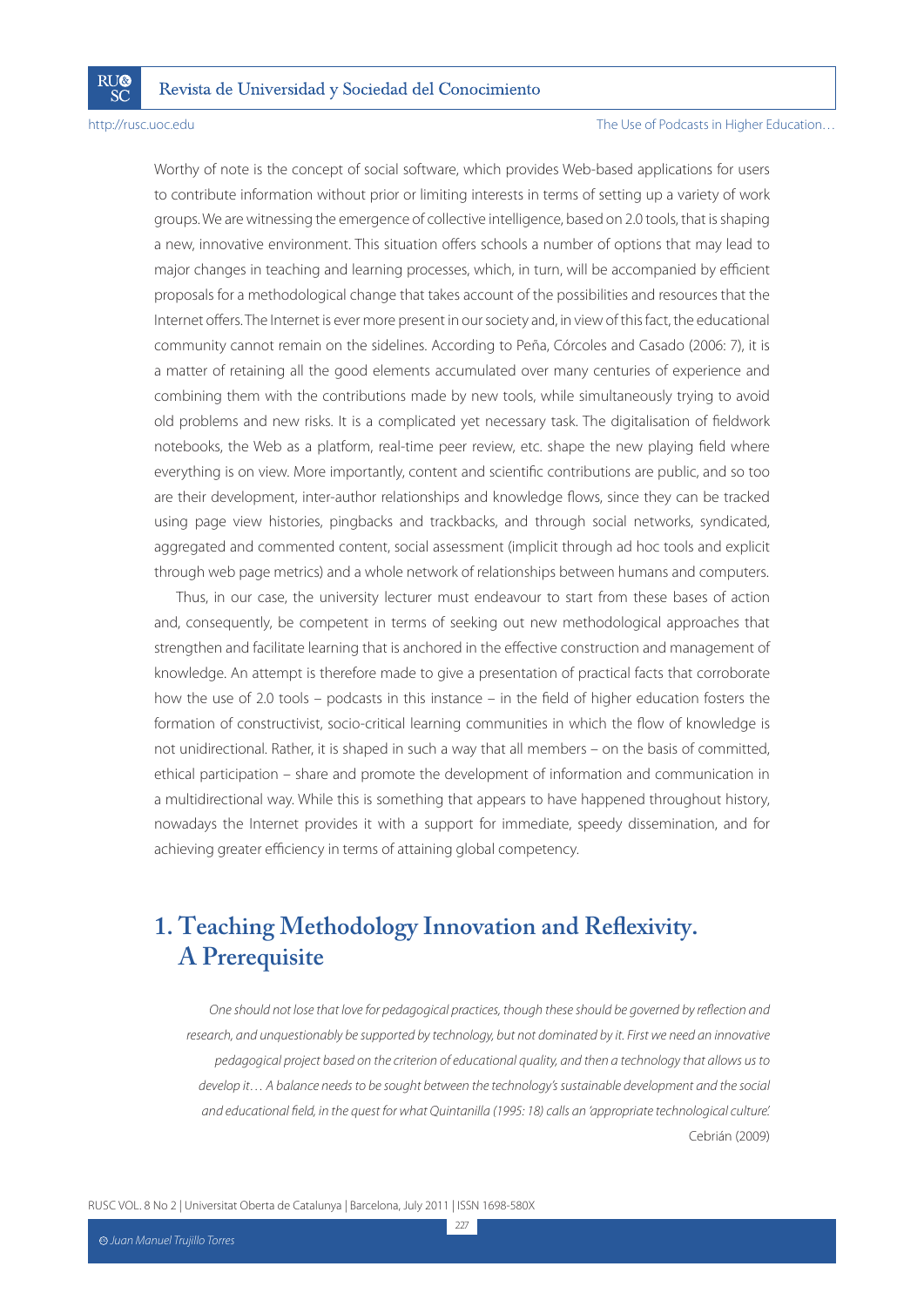SČ

#### http://rusc.uoc.edu The Use of Podcasts in Higher Education…

Reflexive, meditated and sustainable processes should be present throughout the development of teaching and learning processes; they need to respond to the concerns that practice itself raises so that lessons can be learnt and the professional experience can be improved as a result. Each practical episode has to be formed as a rich experience that can make us see and value things differently, while never forgetting about the framework and theoretical construct on which it is based. We are faced with a complex process of deliberation and thinking on the interpretation of an experience in order to learn from it and, consequently, to intervene in its innovation, change and improvement. Thus, innovations in the classroom must always be present if our aim is to carry on discovering new and better ways of doing things. Organisational teaching action should become an element of reflexive action that seeks quality of actions in the classroom and of the education institution in general.

Thus, improvements in learning and teaching quality cannot be found in the majority use of technology alone. Rather, it can be found in the teaching and pedagogical opportunities that these tools offer. Regarding assessment experiences (Schacter, 1999; Kulik & Kulik, 1994, etc.), Cebrián (2009: 20-21) spoke of the impact of ICTs on learning and pointed out that:

- When technologies are used, there is positive proof of their impact on students' attitudes and motivation, particularly for creating a range of methodological strategies for teaching. Likewise, the percentiles are higher when technologies are used in teaching: students learn more in less time.
- Some studies have shown that technology-mediated learning is less effective and even ineffective when the learning objectives are not clear and when technology is considered in a diffuse way. Likewise, in many areas studied, the use of computers has not had a positive impact.

We therefore need learning environments that connect individuals in a network and enable them to achieve an effective transformation on the basis of creativity and purposeful attention to teachinglearning processes. Functional collaboration, collaborative learning, bidirectional communication, multimodal production, independence, responsibility, commitment, etc. are some of the principles of action that should be present in these learning environments.

On the basis of these considerations, which acted as the premises for our work, we tried to achieve the integration of 2.0 tools into teaching-learning processes, specifically by setting up an experimental group that would use podcasts as the cornerstone of its development, and two control groups that would use Edublogs as the point of reference. All of this was applied to the Psychopedagogical Foundations of Special Education subject on a master's degree offered at the Faculty of Education in Melilla. Before starting our experiment, other practices were analysed (three subjects in the 2007/2008 and 2008/2009 academic years: Curriculum Design, Development and Innovation; Special Education; and New Technologies Applied to the Education) and their characteristics were taken as points of reference. Furthermore, the particular traits of each environment were taken into account for the extrapolation of their actions. This article presents the experiment so that it may be taken as a potential point of reference for analysis and action on methodology and practice.

RUSC VOL. 8 No 2 | Universitat Oberta de Catalunya | Barcelona, July 2011 | ISSN 1698-580X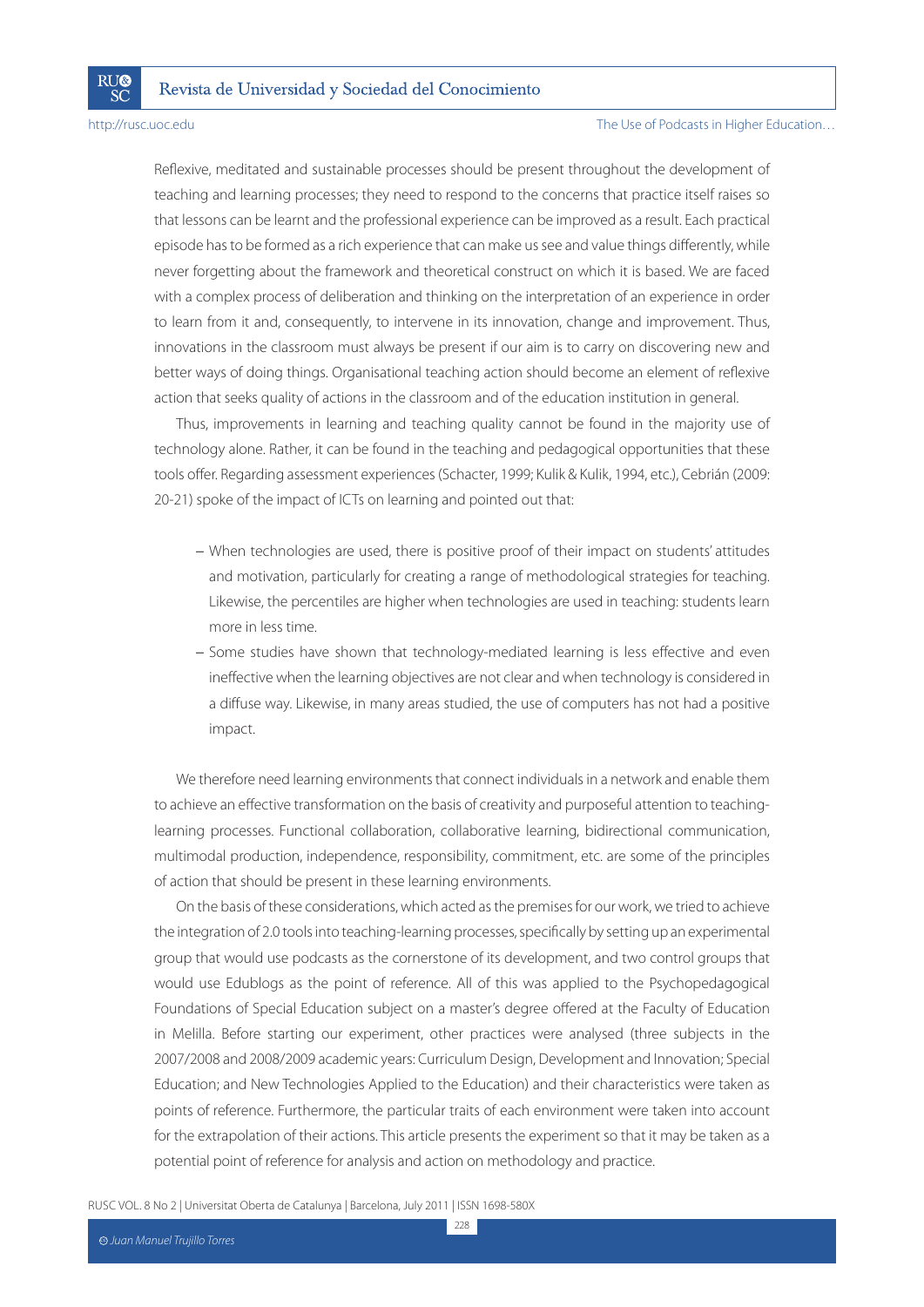**RI**I®

SČ

It is clear that the use and integration of ICTs represents a challenge for teaching innovation, but, as stated by González (2008: 7), we should remember that it is not the inclusion of ICTs into education alone that makes such education innovative; educational innovation must be seen from a much broader and integral perspective, in which the combination of appropriate technological media and an educational design based on specific, context-related learning needs characterises the kind of educational practice that is able to respond to the demands of the knowledge society.

Regarding the pedagogical sense of ICT integration, Ferreiro (2006: 124) underscores seven episodes in the teaching design of a lesson (Eli method). This falls within the framework of a 'back to basics' pedagogical current and picks up on the need to develop the following points:

- 1. To fulfil basic teaching functions that, among other things, ensure that the students' attention is caught, guided and channelled towards what needs to be learnt.
- 2. To activate higher psychological functions that ensure learning by understanding.
- 3. To create situations so that students are able to process information with the help of strategies that allow knowledge to be constructed.
- 4. To facilitate a productive exchange between learners.
- 5. To foster reflection on what needs to be done, what was done and how it was done, as well as what is being done at any given moment in time.
- 6. To encourage students to constantly draw on prior knowledge and experience, and to retrieve processed information.
- 7. To assess the processes and results of an activity undertaken.

The fulfilment of these seven points ensures that students learn. Moreover, they are flexible and focused on the fulfilment of teaching functions.

With regard to the integration of ICTs into teaching-learning processes, the importance of the teaching and pedagogical contribution is therefore unquestionable. Besides the technical component and the possibilities it offers (which are also present), an opportunity arises to develop and implement a reflexive transformation of nodal formation: meaning construction, commitment, reflection and innovation in application.

More and more often, information can be obtained through ICTs, so face-to-face sessions acquire a new form of expression and development; they will be dedicated to the processual components of professional competencies: cognitive and social skills, as well as attitudes and values. Thus, both educational approaches, and even models that are contemplated in a harmonious and consistent way, will facilitate every society's learning ideal in order to achieve the deployment of the potential of all its members and reach full use of the capacity that makes human beings different: that of thinking, feeling, creating, being moved, discovering, transforming and cooperating consciously with each other as an expression of the fullest respect by and for human beings.

229

Ferreiro (2006: 126)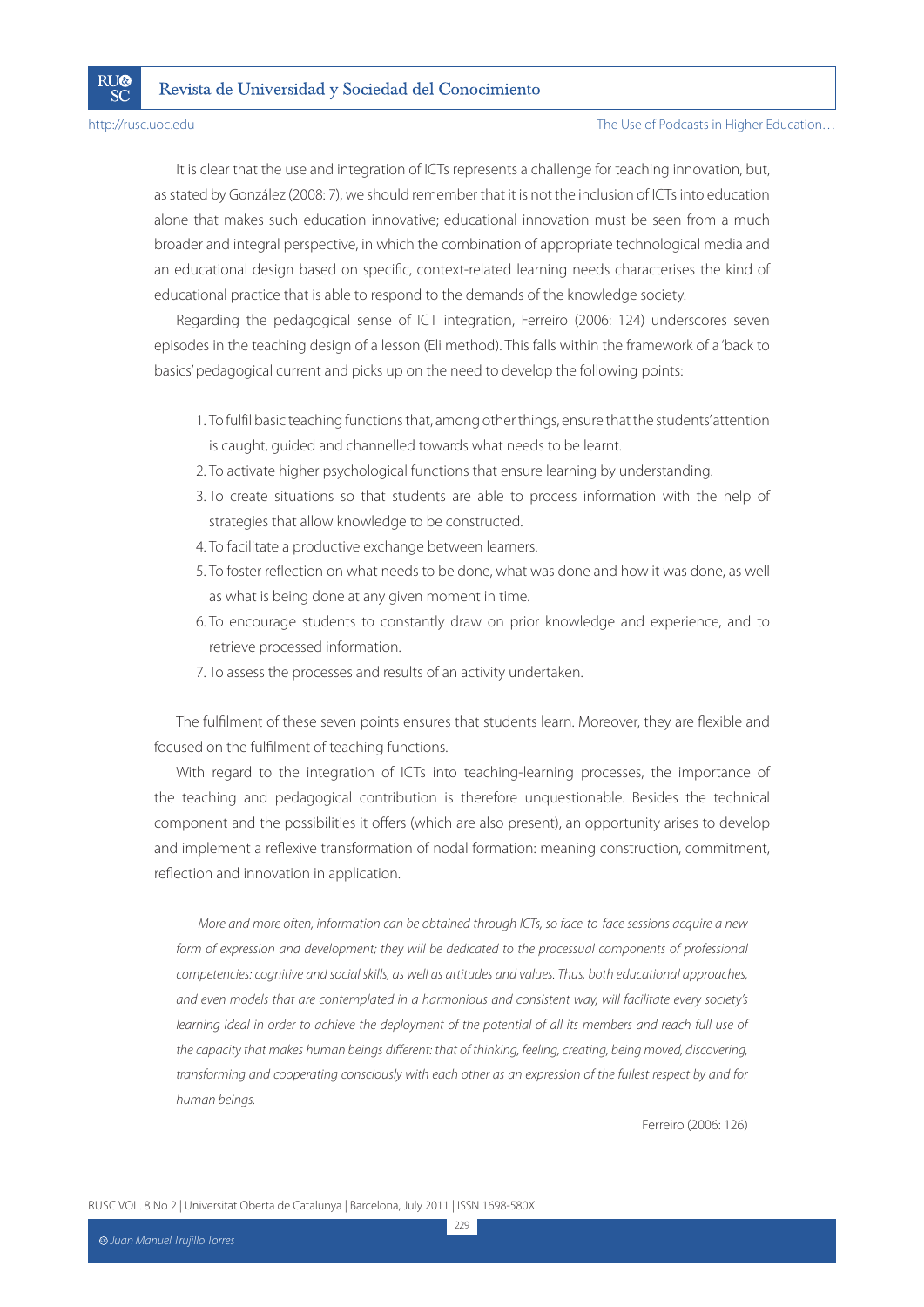SČ

# **2. Podcast 2.0. A Tool with Educational Potential for Free, Horizontal Publication in Collaborative Networking**

According to Solano and Sánchez (2010: 125), podcasts are digital audio files, though there are also digital video files (video podcasts or vodcasts), that can be distributed on the Internet and are linked to RSS feeds, thus allowing them to be updated periodically and automatically. Podcast content is varied, though it usually includes conversations between people, as well as music. There are podcasts on a whole host of topics, though their use in teaching contexts is still fairly limited despite the recent development of some projects on how to implement the use of this tool for educational purposes. These experiences highlight the fact that podcasts offer a degree of flexibility because they allow access to audio information from any fixed or mobile device; from a pedagogical viewpoint, they revolutionise the educational outlook because they promote the free, horizontal publication of information.

Podcasts are published on numerous websites, including: Odeo (http://odeo.com), Podcast.es (http://podcast.es/), Castpost (http://www.castpost.com/), Podserve (http://www.podserve.co.uk/), iLike (http://www.ilike.com/garageband), Gcast (http://www.gcast.com/), etc.

Podcasts therefore fall within the 2.0 philosophy. In the same way as other similar tools, according to Suárez (2010) they facilitate:

- Resource sharing: Allows other people's public resources to be accessed and multimedia content to be distributed. These websites (YouTube, Flickr, SlideShare, etc.) are sources of information that education can not only take advantage of, but also validate for an appropriate educational use.
- Resource creation: Allows new content to be generated individually or collaboratively, which can be created by a variety of groups. This creation process may involve a number of tools, though the most popular ones are wikis, blogs and other platforms like Google Wave.
- Information retrieval: Allows selective, tailored access to web content, as well as mass distribution on a variety of topics. For this purpose, social tagging tools like Delicious, or subscription tools like RSS, are used, which allow up-to-date, simplified access to information.
- Social networks or, more precisely, social networking services: Allow virtual communities to be created and managed. Through these tools, people establish ties and contacts, and share content, opinions and experiences, motivated by a series of shared interests.

In the field of education the use of podcasts implies the development of information competencies that encourage the construction of knowledge and its effective management. This is the object of achievement and historical memory of education and its organisation. This idea is shown very clearly in the table below (De Pablos, 2010: 13): after an initial instrumental digital literacy phase, it is necessary to move on to the constructive-meaning phase inherent to the processes of lecturerstudent relationships.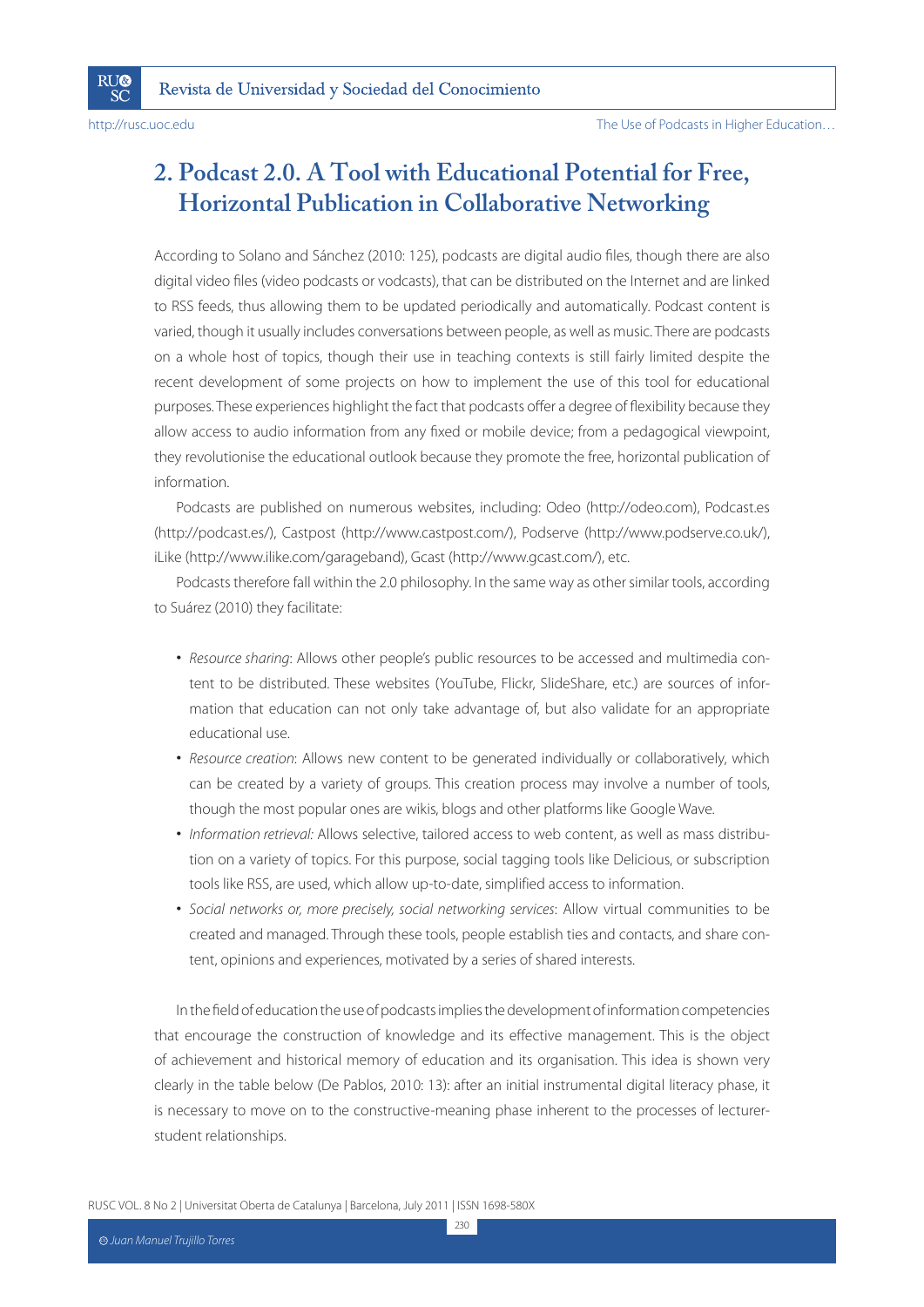





# **3. Competencies for Constructing Knowledge through the Integration of ICTs into Higher Education**

### **3.1. Report. Description of the experiment**

The experiment started in the 2009/2010 academic year in the Psychopedagogical Foundations of Special Education subject on a master's degree, through an educational innovation programme (PID 09-236) at the University of Granada, which went by the title of: "Experiments involving multimedia production using Web 2.0 tools and methodological change". The field of action was limited to the integration of Web 2.0 tools into teaching-learning processes and, to be precise, the use and dissemination of podcasting as an innovative teaching proposal.

The methodological change brought about by introducing podcasts, a Web 2.0 tool, into classroom activities meant that the active, committed participation of students in the process was required from the outset in order to strengthen the acquisition of specific competencies such as: the capacity to work collaboratively in a team and individually; the capacity to be critical and self-critical; the strengthening of social relationships and the acquisition of skills to foster such relationships, as well as creativity, commitment and initiative; the capacity to search for and select information; the capacity to manage and classify knowledge; the initiative to take on responsibilities and the effective acquisition of roles; the control of uncertainties and unsettling situations; the capacity to analyse, summarise and interpret real-life situations; the strengthening of communication skills; and the capacity to use technological tools and, in particular, Web 2.0 tools.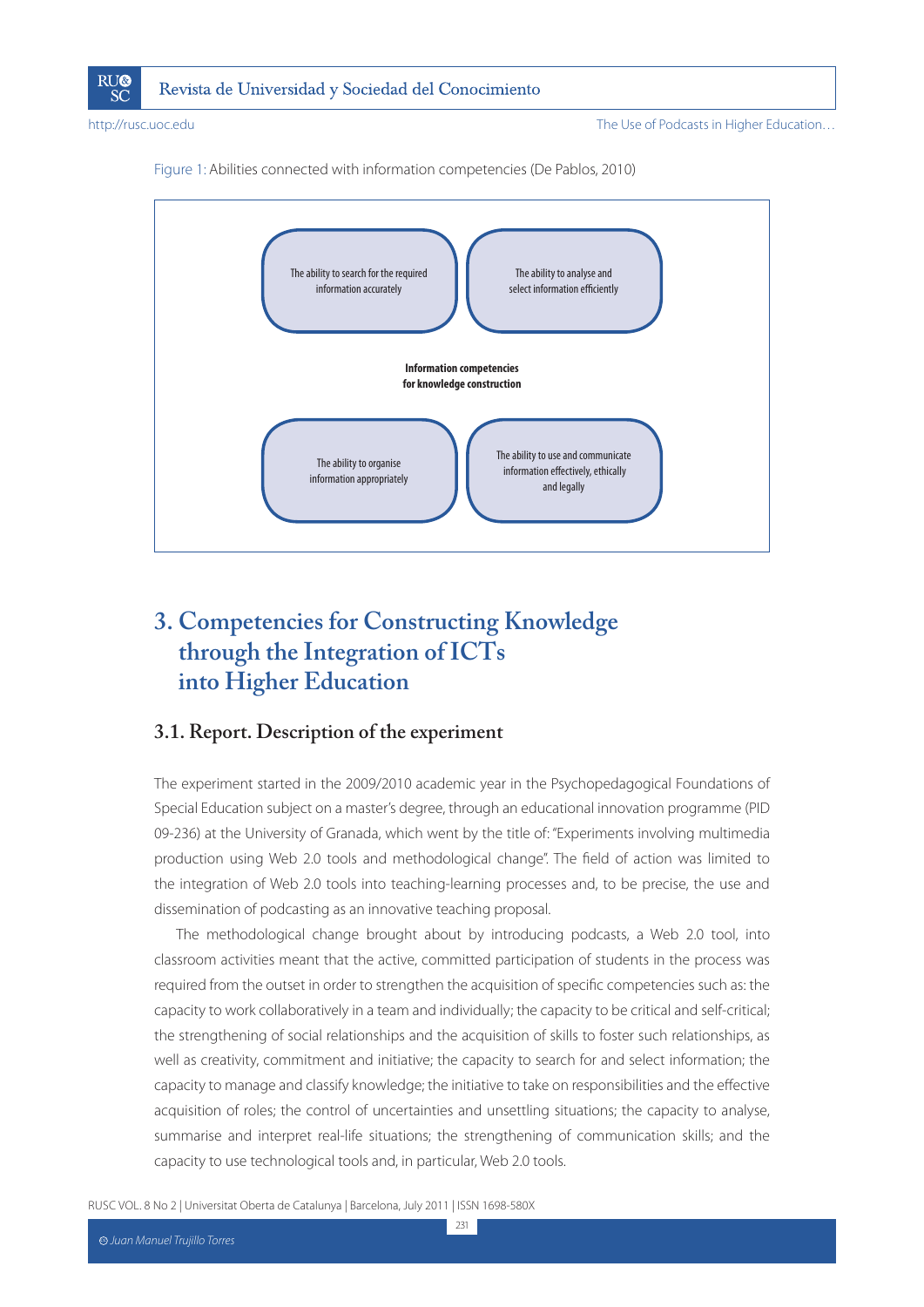

http://rusc.uoc.edu The Use of Podcasts in Higher Education...

Figure 2. Phases of the ICT integration experiment.



As we shall see later, this allowed us to gain integral educational benefits in terms of better student engagement in the content particular to the subject thanks to an ongoing, efficient search for information and to subsequent multimodal design and production. The students' capacities to analyse and relate issues to other content improved considerably by making all research proposals practical; these were ultimately included in the podcast production. A greater, more active participation of students in classroom dynamics was also achieved thanks to the possibilities offered by the tool itself, and to the process of digital literacy that consequently led them to become interested in and to learn about other tools and options that the Internet and the Web 2.0 context offer. When observing the advantages of a new Internet-based constructive approach, it was found that both performance and subject grades improved. And finally, it allowed communicative relationships between lecturers and students to become more flexible and dynamic.

The phases of this research were as follows:

- 1. At the start of the project, alongside explanations about the class itself, the students were informed that their subject was going to be complemented by an Internet-based Web 2.0 technological tool called 'podcasts' as a support structure for the subject; this tool would facilitate the recording of audio with specific content in a foreign language (English in this instance).
- 2. Throughout the academic year, different activities were introduced on the basis of content blocks established for the subject area, thus complementing and developing processes. In the classroom, students were told how the Podcast.com platform worked, and the process of recording audio posts began.
- 3. Several different research projects were undertaken in small groups on specific topics; the results were then recorded and posted on the platform.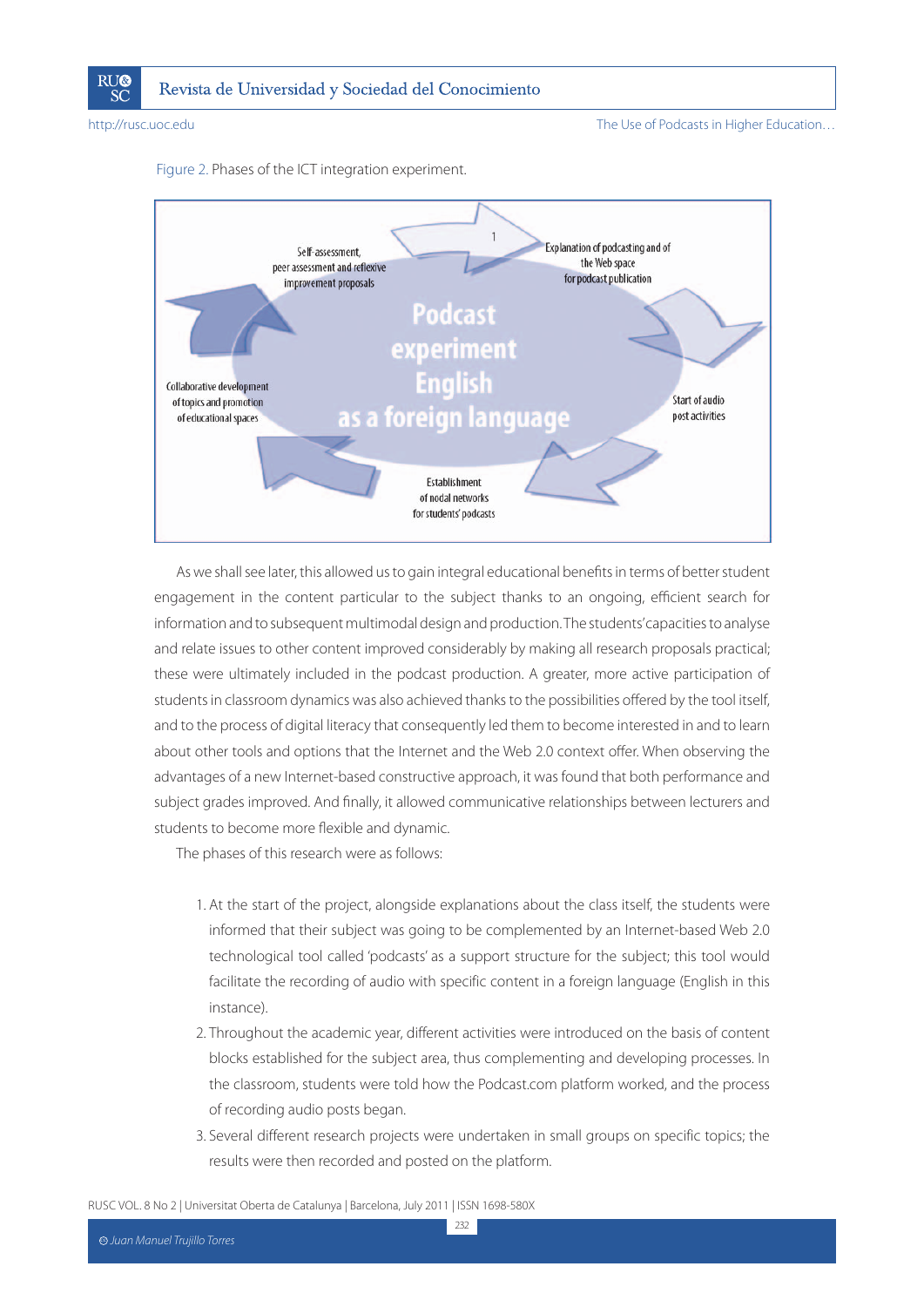

- 4. Assessment processes were shared. Parallel assessments were made by the students, as were constructive self-assessment reflections. Likewise, the students assessed the lecturer on the basis of objective implementation criteria.
- 5. The tools used were MP3 and MP4 recording equipment, computers and Internet-based 2.0 classifying tools.
- 6. Finally, an assessment questionnaire for the experiment was completed in order to establish its potential and any effective improvement proposals.

## **3.2. Project justification**

- The use of this Web 2.0 tool allowed interest in the Psychopedagogical Foundations of Special Education subject to be raised, and the acquisition of new competencies to undertake it to be made more enjoyable.
- The dynamics of the tool's use facilitated the formation of opinions and arguments on it, in relation to certain theoretical aspects.
- It encourages the students' active, committed, collaborative participation throughout the creation process, this fostering the capacity to develop action criteria in order to actively search for information and, consequently, to contrast and confirm the stances adopted in their posts.
- It represents an approach to the use of ICTs in all fields and, consequently, to offering communication and knowledge management opportunities in areas that are disadvantaged or that have a variety of obvious limitations.
- It created a meeting point of opinions and arguments formed as a result of studying theoretical and practical cases through the development of motivational aspects inherent to the use of Web 2.0 tools.
- It establishes and develops a digital literacy process particular to the needs of the knowledge society, as well as a turning point for the creation of multimodal tools for these utilities.

## **3.3. Objectives resulting from the implementation**

As far as the students were concerned, they optimised their efforts and dedication to learning the content of the Psychopedagogical Foundations subject and of a foreign language (English) based on motivational aspects and the promotion of constructive, reflexive self-directed learning, through the acquisition of competencies to manage ICTs and the capacity to subsequently produce their own resources for use in networks. Thus, the products were: the development of responsibility for language learning; the student's linguistic and pedagogical awareness; and autonomy for learning. Reflexive processes were fostered and learning objectives were clarified in communication terms. Likewise, self-assessment was encouraged through the promotion of an educational change that accepts competency and distributed transformation as the guiding principle. As far as the lecturers were concerned, it favoured and facilitated teaching by means of adaption to a new educational space that is now available and which, in turn, improves the quality of teaching-learning processes.

RUSC VOL. 8 No 2 | Universitat Oberta de Catalunya | Barcelona, July 2011 | ISSN 1698-580X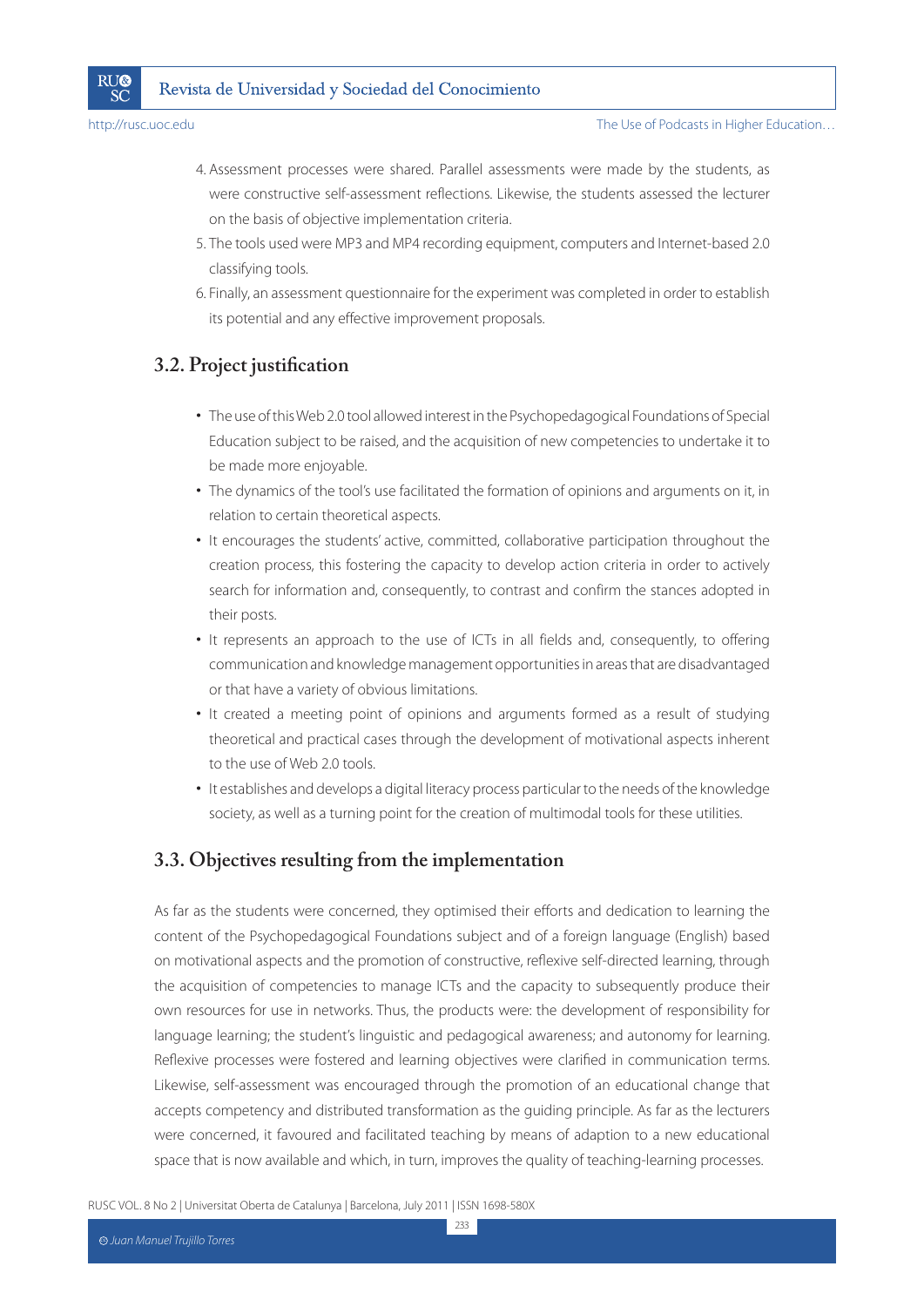SČ

In relation to the organisation and the educational institution, it should clearly improve the processes of institutional quality that take technological and social evolution as their point of reference to adapt to new working environments, thus promoting organisations that teach realities and try, through a transformative commitment, to sustain progress on the basis of proper knowledge management. While acknowledging their limitations, ICTs have a lot to offer in this respect and should therefore be integrated into this field as a clear sign of banking on quality improvements in educational centres.

The general objectives of our experiment were:

- To integrate podcasts, a Web 2.0 tool, into teaching-learning processes by turning the students into participants and protagonists.
- To strengthen bilingualism in the development of a knowledge area (Psychopedagogical Foundations), by publishing posts and/or podcasts in English.
- To achieve a better connection between interests and ways of learning that students now employ.
- To promote collaborative social networking that activates communication, participation and knowledge management on the basis of sustainability principles.
- To strengthen podcasting as a communicative action in higher education.
- To classify resources for the promotion and learning of different subjects.
- To encourage students to use (publish, share and manage) and integrate audio into teaching-learning processes.

More specifically, the teaching objectives pursued were:

- To improve teaching quality through teaching and pedagogical approaches that integrate ICTs in general and Web 2.0 tools in particular, to ensure the development of new competencies aimed at active professional development.
- To shift the hitherto established role of the lecturer towards that of a facilitator and guide throughout the whole process, while offering students the chance to become the central axis of the whole process through the acquisition of a proactive role on the basis of active, committed engagement in their own education.
- To strengthen flexibility in terms of using the tools, thus facilitating new means of communication through creativity.
- To generate tutorial action and feedback processes to strengthen the proper operation of these methodological changes.
- To strengthen acts of communication between fellow students by establishing nodal links and networking.
- To allow students to complement their education by acting as a link between the acquisition of new lines of knowledge other than those strictly defined in a teaching programme.

RUSC VOL. 8 No 2 | Universitat Oberta de Catalunya | Barcelona, July 2011 | ISSN 1698-580X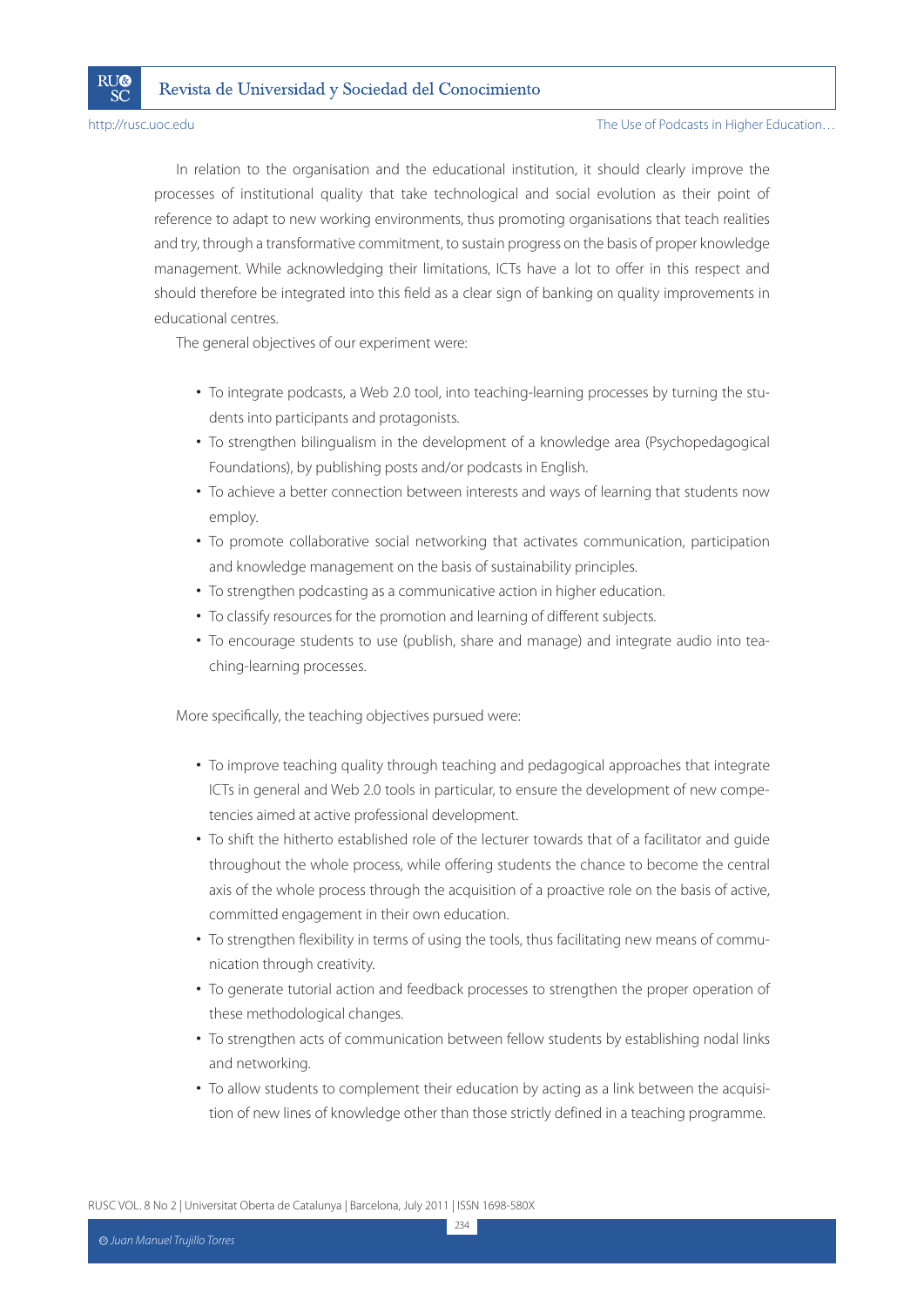

### **3.4. Dominating the art of podcasting in the classroom**

Given below are some of the students' practicals (this is just a small example; for further information, please go to: http://www.jttorres.es/bases-psicoped/edublog-podcast-grupos-alumnos-as/) for which the use of podcasts is promoted to undertake the subject and to achieve meaningful learning, both of which rely on an appropriate planning and classification of resources; these should be sustainable in terms of use and professional development, taking collaborative networking as the basis.

<http://gomezdelamonja.podcast.es/podcast.php?editor=gomezdelamonja>



Figure 3. Podcast by a student at the Faculty of Education in Melillaa

<http://martaphuelin.podcast.es/podcast.php?editor=martaphuelin>



Figure 4. Podcast by a student at the Faculty of Education in Melilla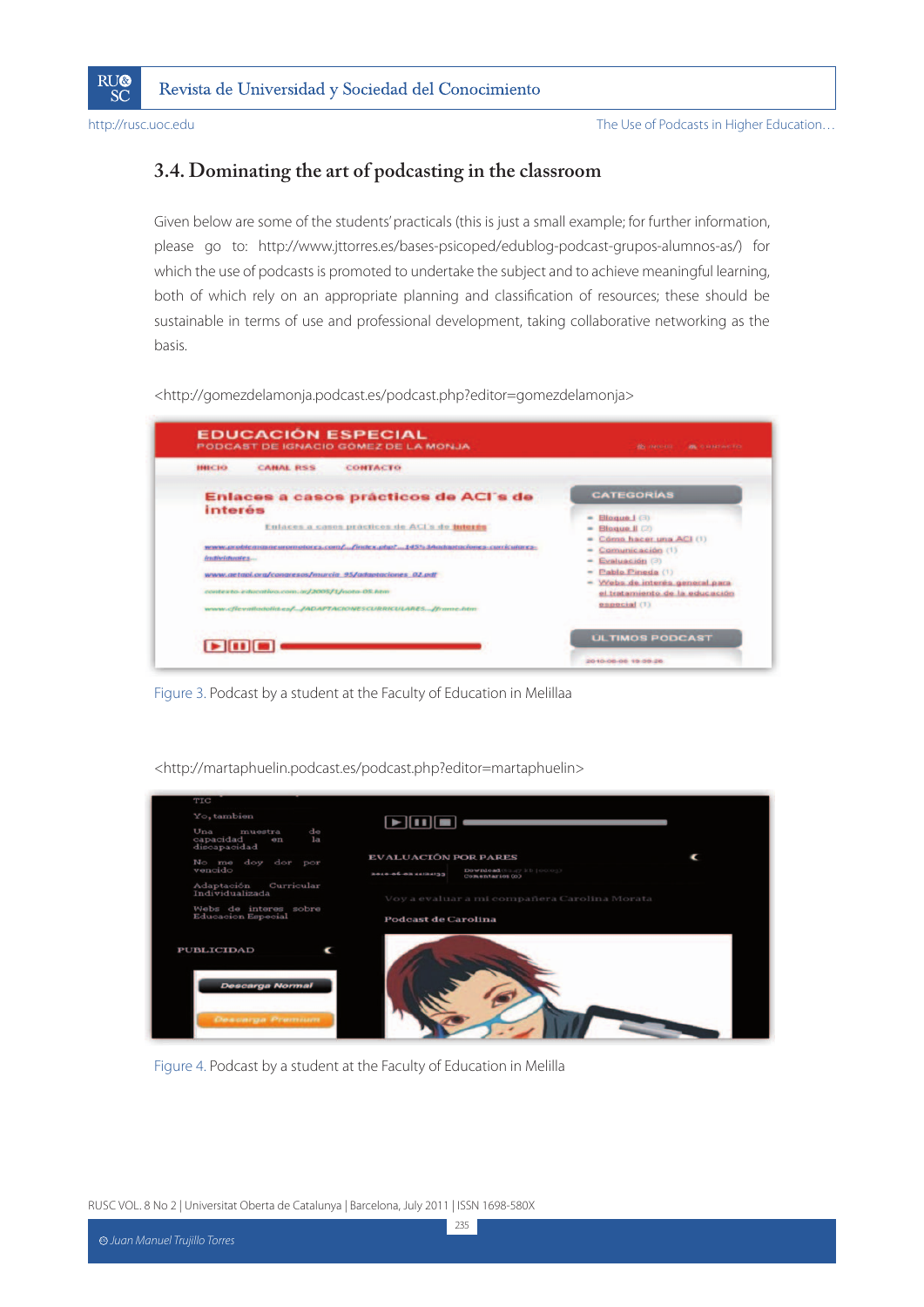

<http://kikote73.podcast.es/podcast.php?editor=kikote73>



Figure 5. Podcast by a student at the Faculty of Education in Melilla

<http://amg85ugr.podcast.es/podcast.php?editor=amg85ugr>



Figure 6. Podcast by a student at the Faculty of Education in Melilla

### **3.5. Academic impact of actions undertaken**

On completion of the subject, with the consequent use, integration and development of podcasts as an educational resource, students were asked to complete assessment questionnaires. The questionnaire had 32 items of two types: 23 were based an assessment scale from 1 (totally disagree) to 4 (totally agree); a further nine were open questions. The sample shows variables of age, gender, degree being taken, academic year and other studies undertaken, and included 37 people (nearly all of the 41 students enrolled, which makes the particular case of the Faculty of Education in Melilla stand out). In the data analysis, the following distributed statistics were considered for the thematic blocks into which the questionnaire was structured: initial education and perspectives, assessment of classroom Web 2.0 practicals (podcasts) and attitudes towards podcasts; mean and mode, standard deviation and percentages.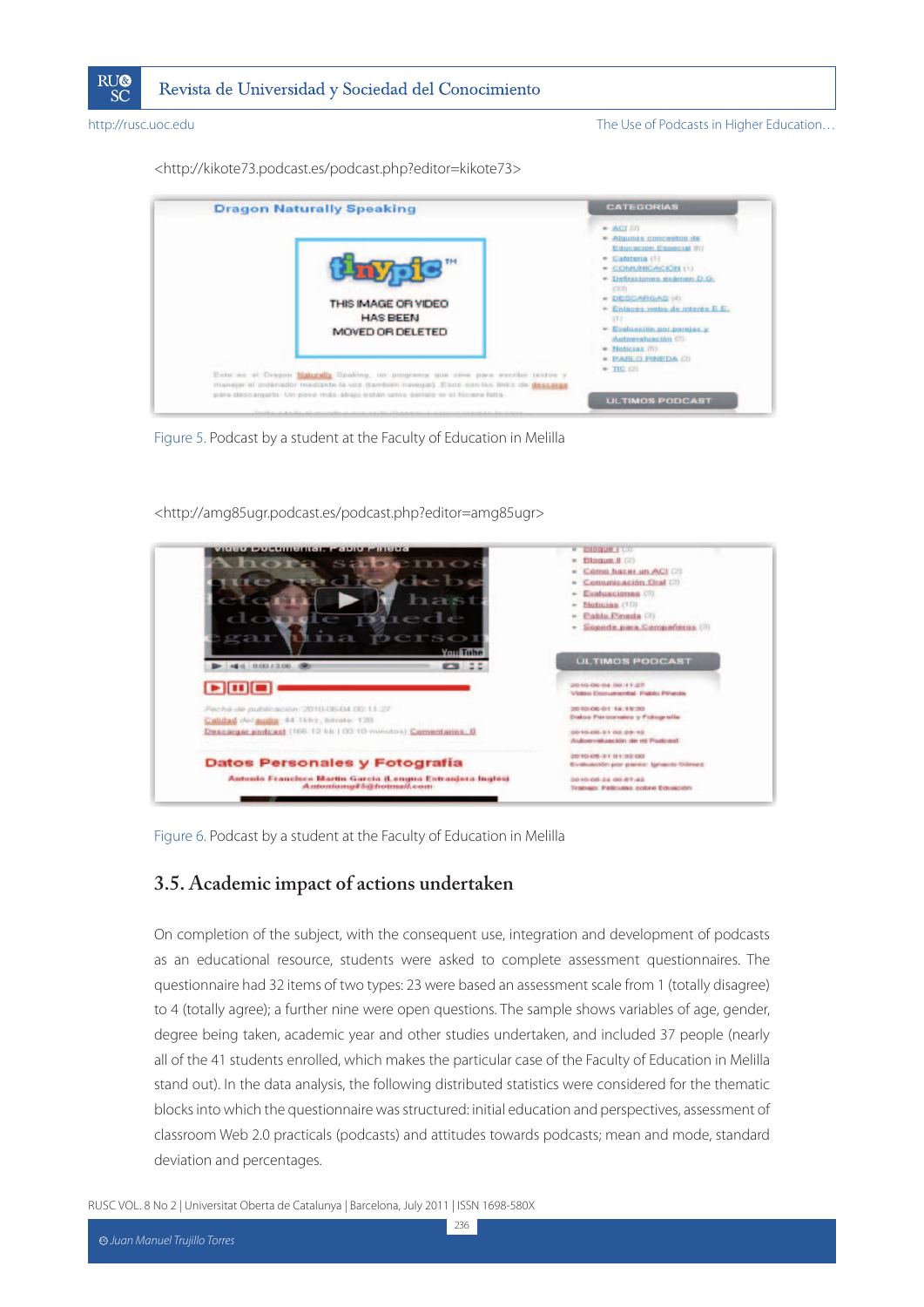SČ

#### http://rusc.uoc.edu **The Use of Podcasts in Higher Education**...

Initial education and perspectives. The datum relating to ICT (podcast) integration into teachinglearning processes (93.9% totally agree or agree) is significant. Regarding the podcast tool, its capacity for collaborative work was highly valued (93.9% totally agree or agree). The use of podcasts linearly promoted innovation (93.9% totally agree or agree). However, podcasts were not integrated into learning processes in a determining way (87.8% *garee or somewhat garee*) and mastery of them was not optimal (9.09% totally disagree). Other data worthy of note refer to the optimal capacity to access the Internet (84.8% totally agree or agree) and the disposition towards collaborative work as opposed to individual work was not very clear (75.7% totally agree or agree).

Assessment of classroom Web 2.0 practicals (podcasts). The use of podcasts did not appear to categorically facilitate the comprehension of the subject's thematic content, since 60.6% of the respondents stated that they *garee or somewhat garee* with that aspect. As to whether academic results had improved through the use of podcasts, 63.6% somewhat agree or totally agree. However, collaborative work was generally present at all times; this was reflected by 84% of the respondents (*garee or totally garee*). The social network formed appeared to be sustainable, since the knowledge, use and integration of 2.0 tools had improved (72.7% agree or totally agree). The disposition towards carrying on learning along these lines was high (90.9% *agree or totally agree*). In addition, 87.5% of the respondents totally agree or agree with the fact that networking created a knowledge of fellow students' resources and materials. However, despite the use of podcasts, the feeling of being isolated did not go away; 6.25% totally disagree. The most positive aspects of podcast use were those referring to concepts such as: accessibility, flexibility, collaborative work and knowledge management. The most negative aspects referred to: too much time spent on learning, a lack of guidance by the lecturer at certain times, hardware and connectivity problems in practical classes.

Attitudes towards podcasts. The assessment of podcast integration as an important component of quality and improvement was highly positive (86.2% totally agree or agree), and it was considered absolutely necessary for innovation (96.5% totally agree or agree). It was argued that there is a need to adapt to the new social context, to the collaborative potential, to knowledge and resource management and to flexibility and simplicity. Of the respondents, 79.3% felt that distributed and nodal management was positive for the use of this tool. There was no clear, definitive preference regarding its use over traditional methods; 68.97% fell into the interval *agree or somewhat agree*. The reasons that respondents gave for this were that: both methodologies should be integrated; a better, more detailed process of ICT integration is required; a gradual change is required, as is progress in lecturer and student culture; greater equipment capacity would be expedient; and so on. However, they widely acknowledged that the management and organisation of knowledge was optimised through the use of podcasts. Neither did it appear clear that relationships between the lecturers and students improved through the integration of ICTs (5.9% totally disagree). Finally, the experiment – as a methodological change – was assessed very positively on the whole. This was reflected by that fact that 86.2% of the respondents totally agree or agree. Elsewhere, the students suggested: improving planning by lecturers; improving connectivity and equipment optimisation (a prevalent need); implementing prior digital literacy processes for students; and fostering greater collaborative engagement in order to establish an effective network.

237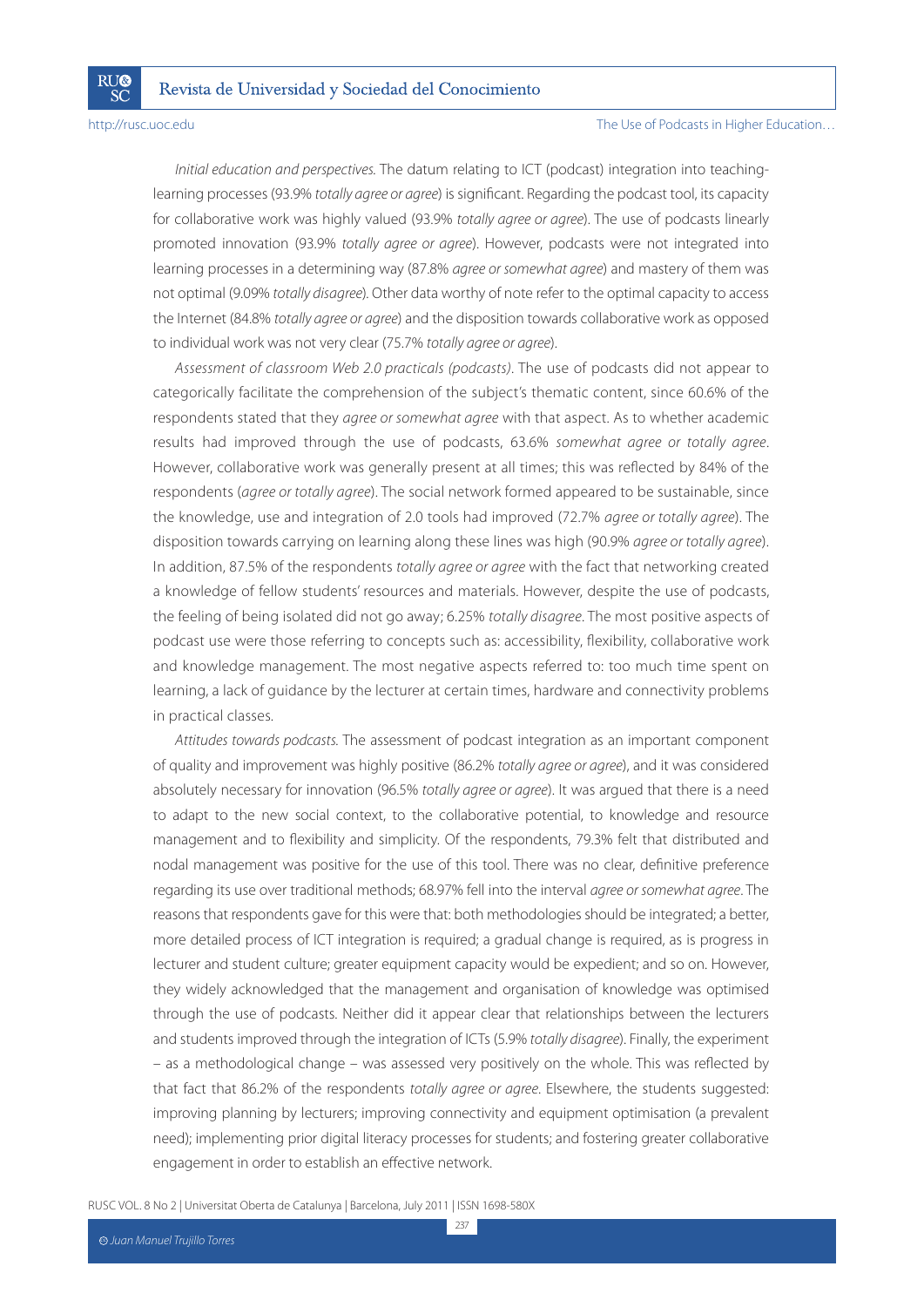The experiment therefore confirmed the need to integrate ICTs and, consequently, podcasts into teaching-learning processes. However, there seemed to be a demand for a more gradual, better planned integration with a prior structure, with prior digital literacy programmes for lecturers and students, and with a necessary process of collaborative engagement by everyone involved. Networking presupposes commitment, collaboration, effort and training. Without these requirements, the integration of 2.0 tools – podcasts in this instance – cannot be done efficiently, despite the inherent advantages.

# **4. Conclusion**

The strengths and potential of this educational resource appear to be numerous and attractive. That is why we should consider podcasting as an optimum resource for higher education, provided it is framed within a process of implementation and development that takes account of pedagogical and technological aspects. Cabero and Gisbert (2005) pointed this out when they spoke of the properties of audio for education:

- It provides an environment of narrative continuity.
- It humanises the user-machine relationship.
- It catches users' attention and motivates their actions.
- It develops processes of user participation and identification.
- It strengthens browsing interaction.
- It can be used to emphasise and customise instruction.

Taking the data of a Pew Internet & American Life Project study on podcast downloads as the point of reference, Solano and Sánchez (2010) also stated that 12% of Internet users said that they had downloaded a podcast to listen to or watch. The study also pointed out that 1% downloads a podcast daily, and it was felt that this figure would increase. Education can take advantage of these possibilities, while always taking account of the fact that the importance of the medium does not reside in the innovation it presents per se, but rather in how it is incorporated into the curriculum. This is yet another reason for not allowing the opportunity to use this resource to get away.

Our experiment offers an insight into potential methodological alternatives that underscore reflexive, critical-thinking attitudes that have, incidentally, always arisen and been tried out in higher education institutions. The will to learn continues to be key and it appears to have been confirmed that these 2.0 tools help in that respect by shaping new environments with the potential for constructive and emotional development.

Finally, we would like to conclude this article with a post by a student to the subject discussion board. Quoting Kofi Annan, she expressed an important idea that may help to understand our work better: "Information and communication technologies are not a panacea or magic formula. But they can improve the lives of everyone on this planet." "We have tools that can propel us toward the Millennium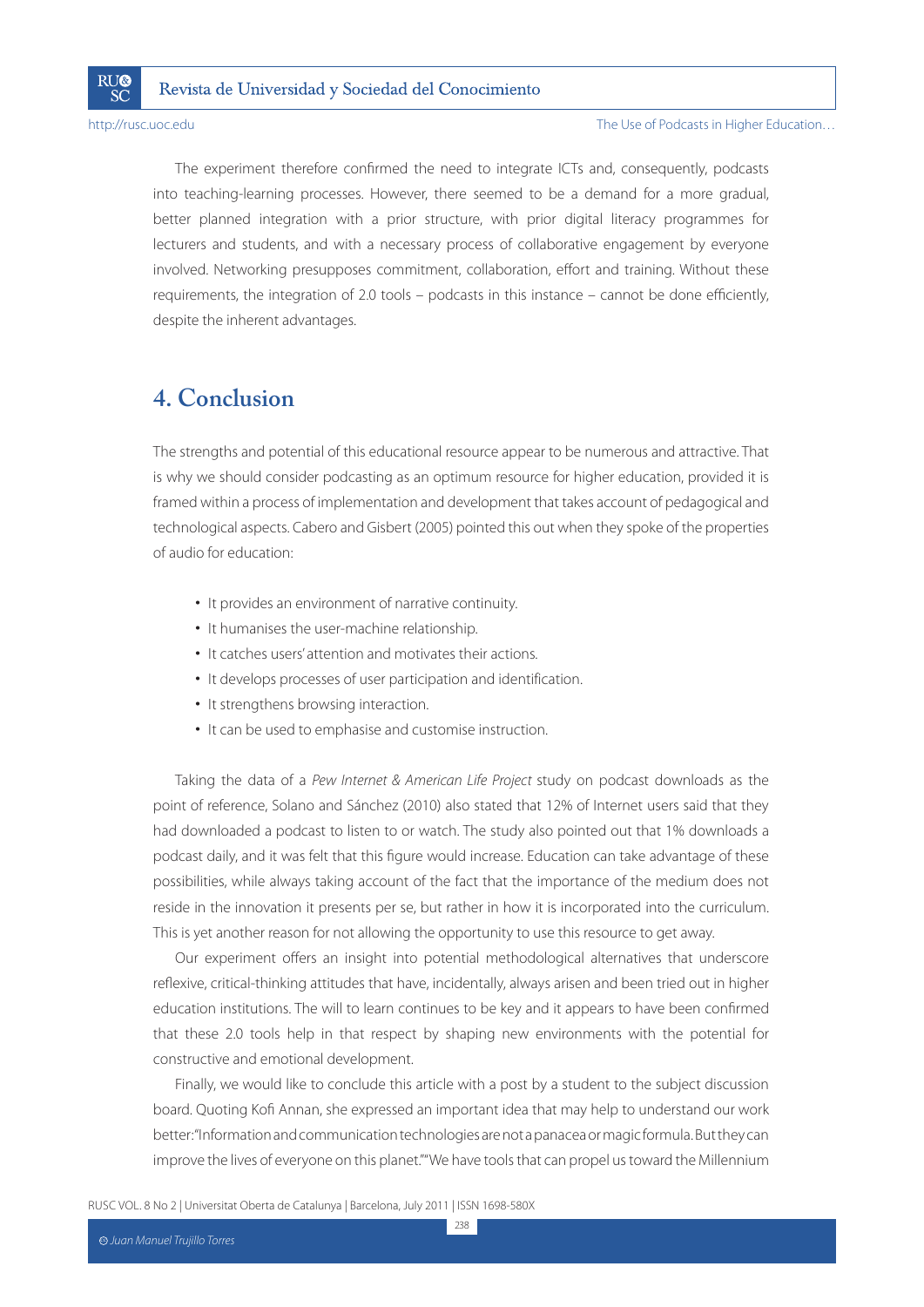Development Goals; instruments with which to advance the cause of freedom and democracy; vehicles with which to propagate knowledge and mutual understanding." (Kofi Annan, UN Secretary-General, opening address, first phase of the World Summit on the Information Society, Geneva 2003).

The students' podcast experiment is encouraging with regard to the improvement and promotion of freedoms. We can speak and be heard. Such is the potential of the new environment. Education must be present and show itself to the world with the aim of constructing on the basis of condemnation when right, and love when necessary. For a better world, converse, collaborate, announce, warn and feel that you are part of it.

# **References**

- CABERO, Julio; GISBERT, Mercè (2005). Materiales formativos multimedia en la red. Guía práctica para su diseño. Seville: Eduforma/Trillas.
- CEBRIÁN DE LA SERNA, Manuel (coord.) (2009). El impacto de las TIC en los centros educativos. Ejemplos de buenas prácticas. Madrid: Editorial Síntesis.
- DE PABLOS, Juan (2010). "Higher Education and the Knowledge Society. Information and Digital Competencies". In: "Information and Digital Competencies in Higher Education" [online monograph]. Revista de Universidad y Sociedad del Conocimiento (RUSC). Vol. 7, No 2. UOC. [Accessed: 05/11/10]. <http://rusc.uoc.edu/ojs/index.php/rusc/article/view/v7n2-de-pablos/v7n2-de-pablos-eng>
- FERREIRO, Ramón. (2006). "Del pizarrón a las TIC. Entrevista con Ramón F. Ferreiro" [online article]. Apertura. Revista de Innovación Educativa. Vol. 6, No 003. Mexico: Universidad de Guadalajara. [Accessed: 22/03/10].

<http://redalyc.uaemex.mx/redalyc/pdf/688/68800311.pdf>

GONZÁLEZ MARIÑO, Julio César (2008). "ICT and the transformation of educational practice in the context of knowledge societies" [online article]. Revista de Universidad y Sociedad del Conocimiento (RUSC). Vol. 5, No 2. UOC. [Accessed: 04/10/10].

<http://rusc.uoc.edu/ojs/index.php/rusc/article/view/v5n2-gonzalez>

LESSIG, Lawrence (2004). Free Culture. New York: The Penguin Press.

- PEÑA, Ismael; CÓRCOLES, César Pablo; CASADO, Carlos (2006). "The 2.0 Teacher: teaching and research from the web". UOC Papers [online article]. No 3. UOC. [Accessed: 16/11/10]. <http://www.uoc.edu/uocpapers/3/dt/eng/pena\_corcoles\_casado.html>
- SOLANO, Isabel. M.ª; SÁNCHEZ, Maria del Mar (2010). "Aprendiendo en cualquier lugar: el podcast educativo". Pixel Bit. Revista de Medios y Educación. Vol. 36, pages 125-139.
- SUÁREZ, Cristóbal (2010). "e-Learning as an Object of Study" [online article]. Revista de Universidad y Sociedad del Conocimiento (RUSC). Vol. 7, No 2. UOC. [Accessed: 03/11/10]. <http://rusc.uoc.edu/ojs/index.php/rusc/article/view/v7n2-suarez/v7n2-suarez-eng>

RUSC VOL. 8 No 2 | Universitat Oberta de Catalunya | Barcelona, July 2011 | ISSN 1698-580X